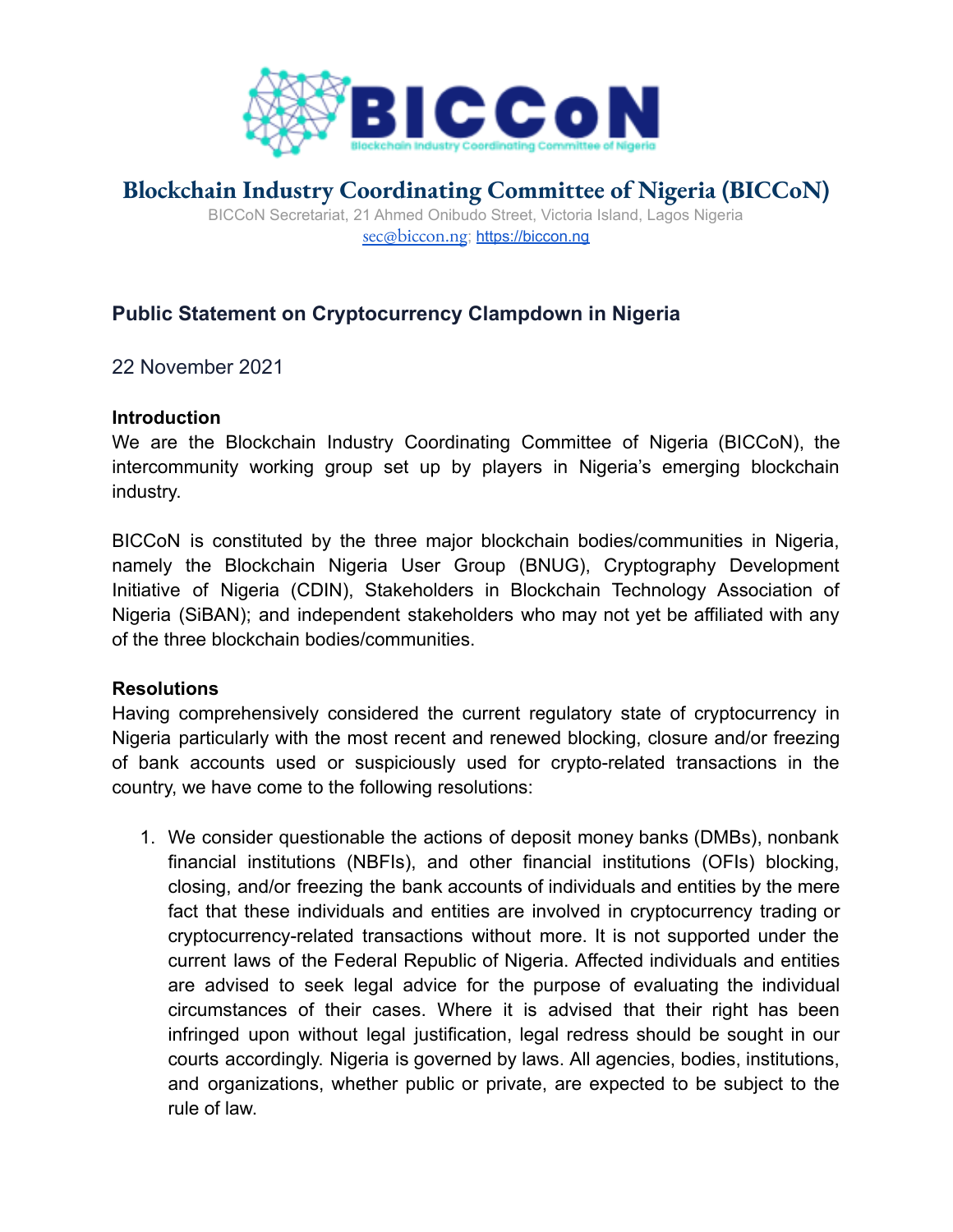- 2. We restate the same position we took in our 13 February press [release](https://drive.google.com/file/d/1odBKsNwsgDH088mY_7j2LFBqmV5g5V6O/view?usp=drivesdk) when we maintained that the Central Bank of Nigeria (CBN) has by its 5 February circular on cryptocurrency overstepped its statutory bounds and should review its step. As stated in that press release, "contrary to the CBN's claim in its follow-up 7 February 2021 letter that "the CBN circular of February 5, 2021 did not place any *new* [emphasis ours] restrictions on cryptocurrencies", it in fact does. By the latest circular, the CBN has effectively banned DMBs, NBFIs, and OFIs from providing banking and other financial services to persons and/or entities transacting in cryptocurrency or operating cryptocurrency exchanges within their systems. This is not a mere reiteration of the CBN circular of 12 January 2017. In the 12 January 2017 letter which though prohibited DMBs, NBFIs, and OFIs from using, holding, trading and/or transacting in cryptocurrencies, the CBN permitted these DMBs, NBFIs, and OFIs to provide banking services and other financial services to virtual currency exchangers/customers subject to ensuring that these exchangers/customers have effective Anti-Money Laundering and Combating the Financing of Terrorism (AML/CFT) controls that enable them comply with customer identification, verification, and transaction monitoring requirements. As required in that circular, it is only when banks and other financial institutions are dissatisfied with the controls put in place by the virtual currency exchangers/customers should the customer relationship be discontinued immediately. The CBN also required that any suspicious transactions should be immediately reported to the Nigerian Financial Intelligence Unit (NFIU)."
- 3. We adopt and maintain our earlier position that however well-intentioned CBN's current anti-crypto policy or action may be, it encroaches on the law-making powers of the National Assembly, contrary to the provisions of chapter 4 of the 1999 Constitution of the Federal Republic of Nigeria (as amended). For clarity and ease of reference, we restate below our position as earlier asserted in our 13 February press [release](https://drive.google.com/file/d/1odBKsNwsgDH088mY_7j2LFBqmV5g5V6O/view?usp=drivesdk) on this issue: "[W]ithout any adequate notice or court order of any court of competent jurisdiction, the CBN directed all DMBs, NBFIs, and OFIs to identify persons and/or entities transacting in cryptocurrency or operating cryptocurrency exchanges within their systems and close such persons' or entities' accounts immediately. Since 5 February 2021, a number of persons and entities accounts have been closed …. Though as the regulator, the CBN has the statutory authority to delimit banking operations, but ordering banks and other financial institutions to freeze [or close] accounts suspected to be in use for cryptocurrency may not be supported by law. This is because there is currently no legislation by the National Assembly criminalizing or illegalizing trade in cryptocurrency in Nigeria. Therefore, it is questionable whether the CBN has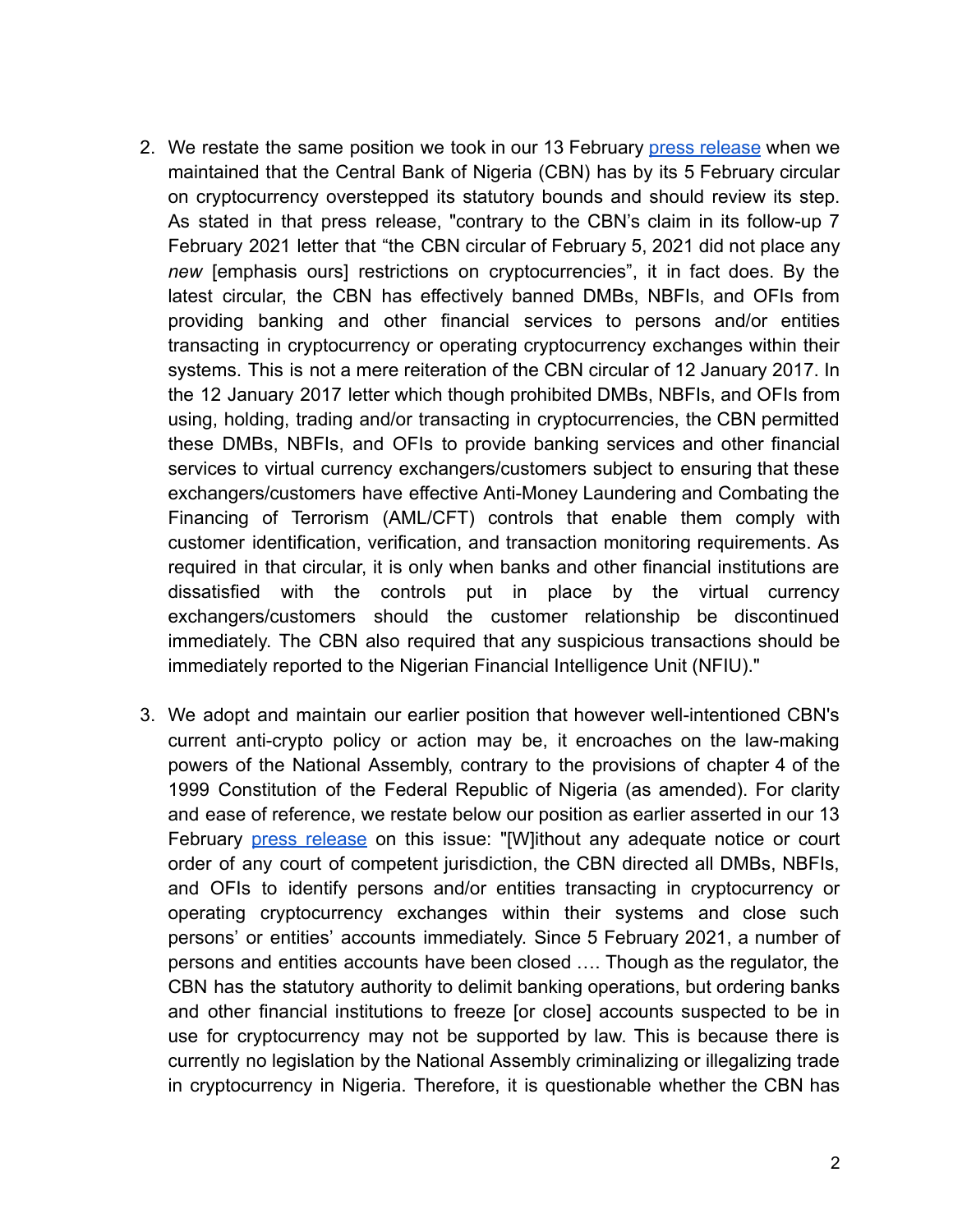the statutory power to order the (permanent) freezing [or closure] of these accounts. Besides, Nigeria's money laundering and anti-terrorism laws contemplate the freezing of individual or specific accounts, not a blanket closure of the accounts of a set of persons, entities, or entire industry by virtue of their involvement in cryptocurrency trading or services, a lawful business. If the CBN's circular is not reviewed, it will set a dangerous precedent in the country."

- 4. We consider that while the blockchain & crypto industry has been making efforts to engage the CBN particularly since its 5 February directive on cryptocurrency in Nigeria, CBN continues to act on its questionable circular without any serious regard or consideration for stakeholder engagements. In March, BICCoN contributed to the Nigeria fintech industry paper submitted to the CBN. Titled *Attaining Common [Grounds:](https://drive.google.com/file/d/1pNrygmnhCgzkekBvTy9qEL27Kn98kt5L/view?usp=drivesdk) Central Bank of Nigeria Circular to Deposit Money Banks Position, Non-Bank Financial [Institutions,](https://drive.google.com/file/d/1pNrygmnhCgzkekBvTy9qEL27Kn98kt5L/view?usp=drivesdk) and Other Financial Institutions on Transacting in [Cryptocurrency](https://drive.google.com/file/d/1pNrygmnhCgzkekBvTy9qEL27Kn98kt5L/view?usp=drivesdk)*, other contributors to the industry paper are Fintech Association of Nigeria (FintechNGR), Financial Services Innovator Association (FSI), and Fintech1000. The industry paper was circulated to the Nigeria Presidency; the National Assembly (The Senate President; Speaker of the House of Representatives; Chairmen, Senate Committees on Banking and other Financial Institutions, and ICT and Cybercrime, House Committees on Banking & Currency, Finance, Capital Markets, Financial Crimes, and ICT; and over 20 relevant government bodies and offices. Unfortunately, since March 2021, it appears to have all ended up being *paper.* This should not be so. It leaves much to be desired.
- 5. We reject the undue discrimination against Nigeria's blockchain & crypto industry. We note that our emerging blockchain & crypto industry has been severally, repeatedly, and largely unduly criminalized, demonized, and stigmatized, and discriminated against. Consequently, the CBN continues to effectively treat players and operators in the country's blockchain & crypto space (and whoever engages with this blockchain-technology application called crypto) as outcasts that must be denied access to banking and financial services. This is uncalled for and it is unfortunate; more so because misunderstanding, misinformation, and misgivings largely inform such negative orientation about crypto. As the face of the future of finance continues to shapen up daily in today's global financial services industry, Nigeria must realize that cryptocurrencies, crypto assets, or digital assets have a significant role to play in that future. And that future is now. Rather than incapacitating ourselves, we should be building capacity for the digital-assets era before it is too late.